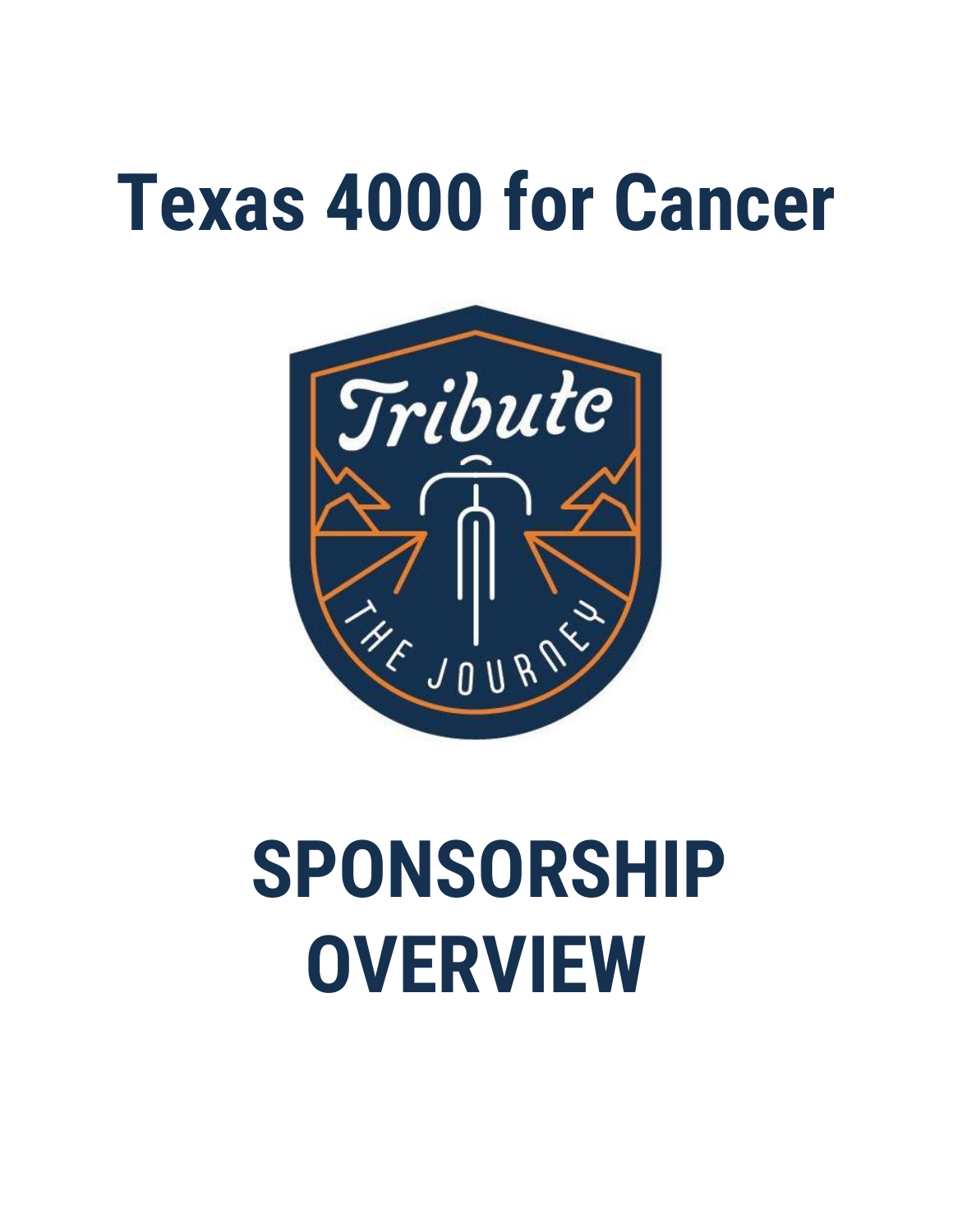#### **BE A TRIBUTE SPONSOR.**

On August 27, 2022, Texas 4000 for Cancer will host the 2022 Tribute Celebration Event at the Branch Park Pavilion in Mueller. Where 600+ Austinites will gather for drinks, appetizers, music and dancing for an evening of celebration. This is an opportunity for our community and new friends to come together for the first time since 2019, to welcome back the inspiring University of Texas students who spent their summer cycling 4,000 miles from Austin, Texas to Anchorage, Alaska.

#### **Join us in celebrating their journey and help Texas 4000 to continue cultivating student leaders and engaging communities in the fight against cancer.**

| $\vert$   Inspire - \$10,000 |
|------------------------------|
| <b>Believe - \$5,000</b>     |
| Hope - \$2,500               |

Sponsorship benefits are described in detail on the following page

| <b>Payment Method:</b> | Check | Credit Card (Please note that check is preferred) |  |
|------------------------|-------|---------------------------------------------------|--|
|                        |       |                                                   |  |

Pay Online Here: <https://e.givesmart.com/events/m8I/>

Please make checks payable to: Texas 4000 for Cancer.

Mail checks to: Texas 4000 Attn: Tribute Gala, 1111 W 24th St, Suite 200, Austin, Texas 78762